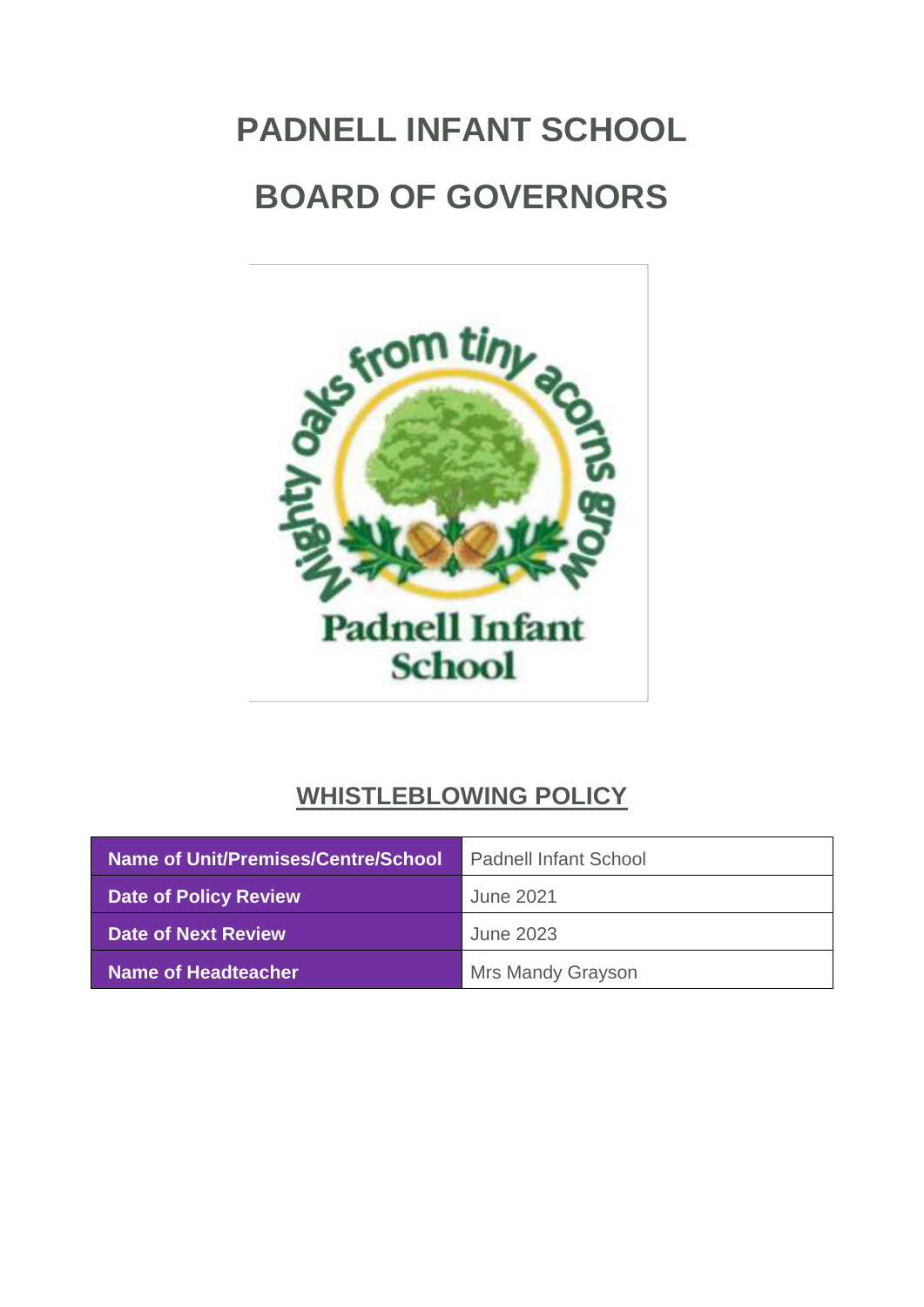# <span id="page-1-0"></span>**Administration Record**

| <b>Issue</b>   | <b>Modification</b>                       | <b>Approved</b>  |
|----------------|-------------------------------------------|------------------|
| 1              | Resources Committee Approval              | 14 November 2016 |
| 1.1            | Resources Committee Comments Incorporated | 15 November 2016 |
| 1.2            | Full Governing Body Approved              | 28 November 2016 |
| $\overline{2}$ | For FGB Approval                          | 17 June 2019     |
| 2.1            | FGB Approved                              | 17 June 2019     |
| 3.0            | For FBG Approval                          | 21 June 2021     |
|                |                                           |                  |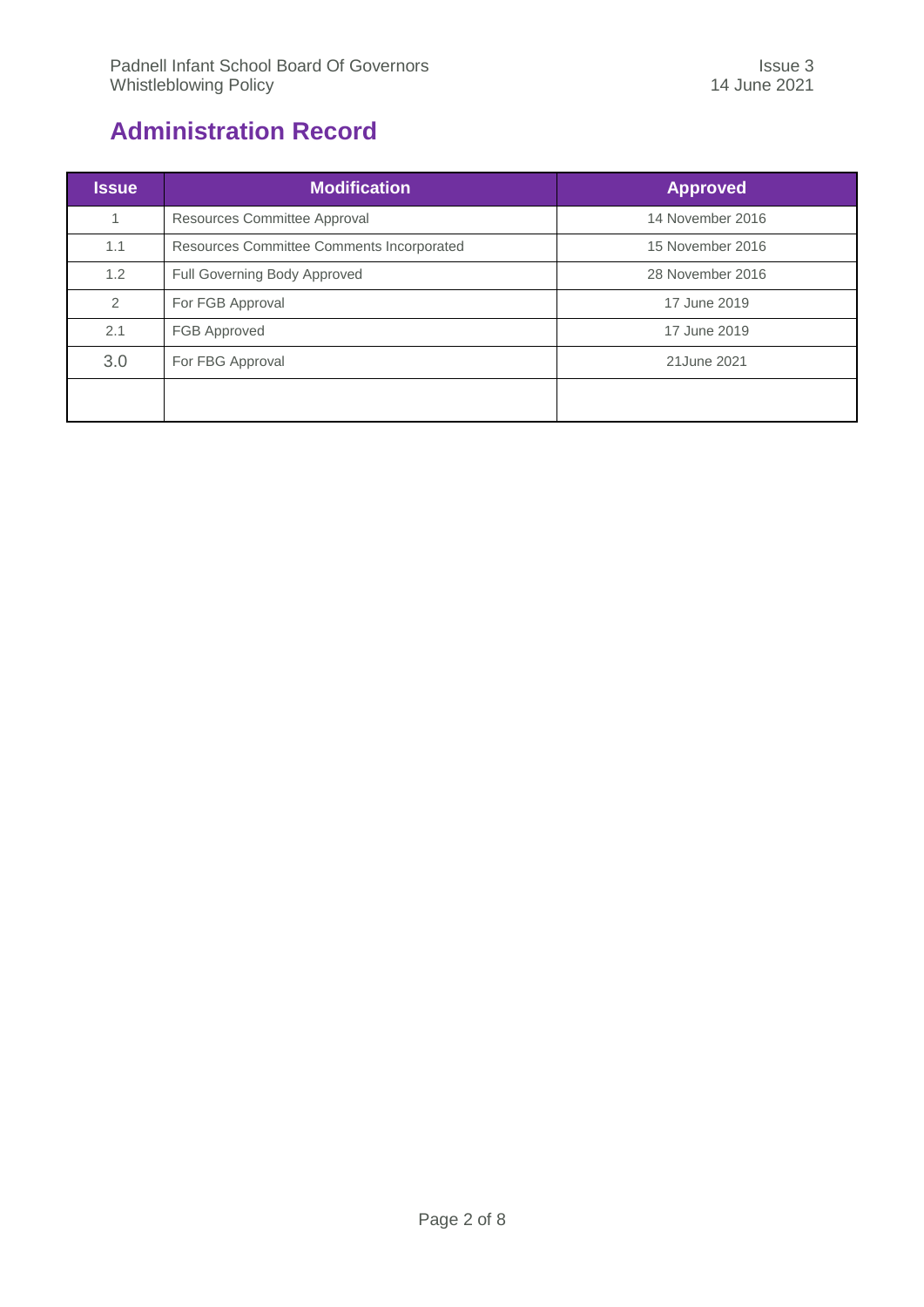# <span id="page-2-0"></span>**Contents Page**

| 3 <sup>1</sup> |  |
|----------------|--|
| $\overline{4}$ |  |
| 5 <sup>5</sup> |  |
| 6              |  |
| $\overline{7}$ |  |
| 8              |  |
| 9              |  |
|                |  |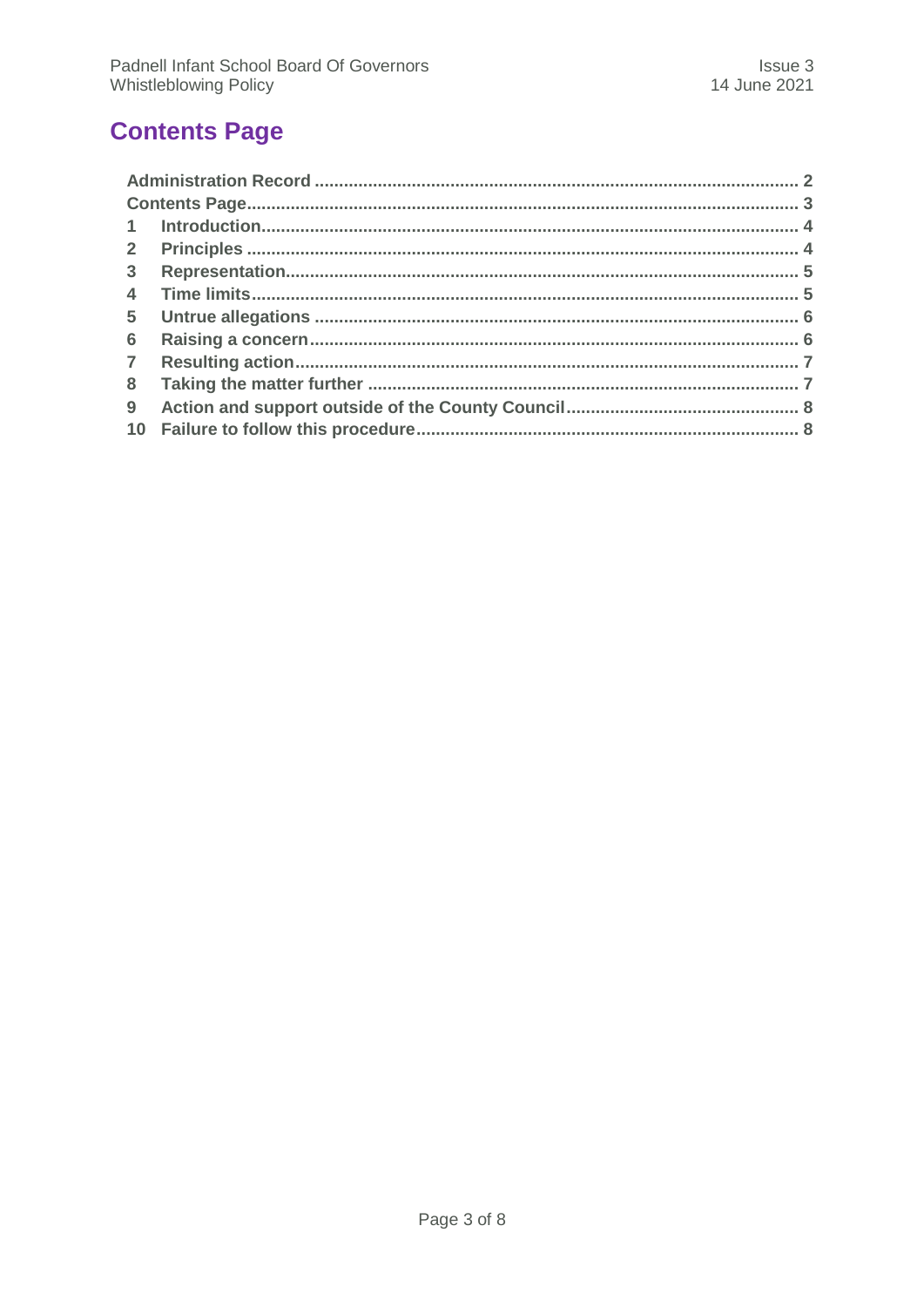#### <span id="page-3-0"></span>**1 Introduction**

- 1.1.1 This procedure has been designed to operate in accordance with the provisions of the Public Interest Disclosure Act 1998, which gives protection to people who disclose reasonable concerns about serious misconduct or malpractice at work. This is sometimes known as *Whistle blowing*.
- 1.1.2 The procedure applies to all staff in the school and is intended to encourage staff to raise concerns within the school as a first priority, rather than make a wider disclosure outside of the school.

## <span id="page-3-1"></span>**2 Principles**

- 2.1.1 The Governing body of the school will treat all matters of malpractice very seriously and responsible allegations about such matters will be dealt with quickly, seriously and with appropriate confidentiality.
- 2.1.2 In order to meet the requirements of the Act, in addition to staff in schools, the procedure is applicable to agency staff, students on placements, supply staff, volunteers, contractors and suppliers operating under contract to the school. The term "employees" in this procedure is intended to cover all of these categories of people.
- 2.1.3 This procedure should not be confused with other existing procedures such as the individual or collective grievance procedures that exist to enable employees to raise concerns about their own employment. It is designed to deal with major issues that fall outside of the scope of those procedures. Therefore, any matter which is more appropriately covered by those procedures is excluded from being considered under the "Whistle blowing" procedure.
- 2.1.4 Examples of the type of issue that would fall within the scope of this procedure are:
	- Conduct which is a criminal offence or a breach of the law;
	- Sexual or physical abuse of pupils or others:
	- Major health and safety risks to staff or members of the public;
	- Fraud and/or corruption;
	- Other unethical conduct of a serious nature.
- 2.1.5 The Act also covers issues relating to miscarriage of justice and environmental damage.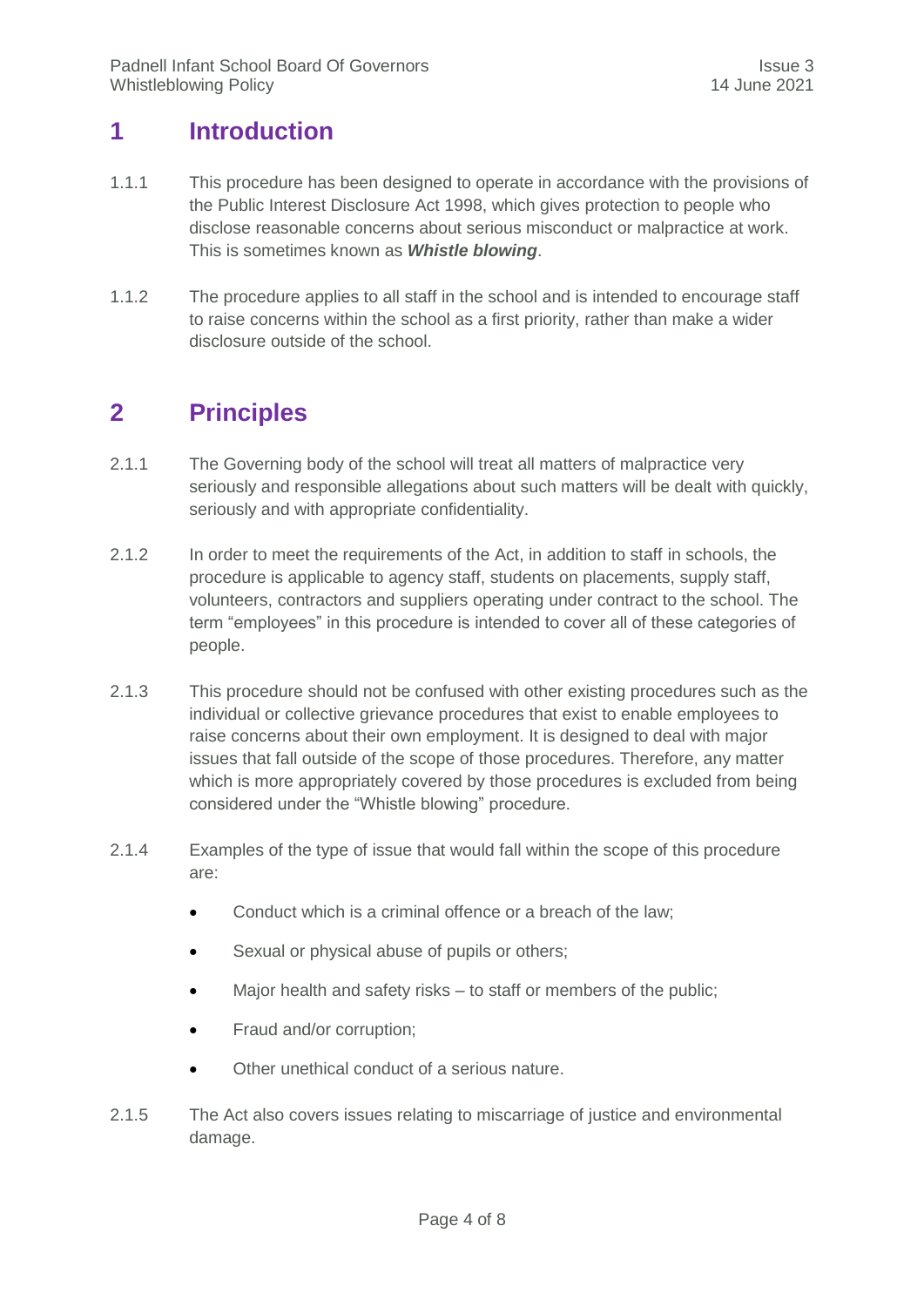- 2.1.6 The procedure gives protection to people who, in good faith, make such a disclosure, from victimisation, discrimination or disadvantage. It also ensures employees receive an appropriate response to their disclosure and are aware of how they may pursue the matter outside of the County Council if this response is not satisfactory. It is acknowledged that there are some circumstances in which there may be a statutory requirement to report information to an external agency, such as the police.
- 2.1.7 Disclosures made under this procedure are likely to be of a sensitive nature and all parties should preserve confidentiality at all times.

#### <span id="page-4-0"></span>**3 Representation**

- 3.1.1 Employees are entitled to representation by a professional association/ trade union representative or a 'friend', who will normally be another employee, at any meetings or interviews that are held in relation to the disclosure made. Employees should specify that they are making a disclosure under this procedure.
- 3.1.2 The individual manager hearing the disclosure is encouraged to take advice from Education Personnel Services who may involve other departments of the County Council where appropriate.

## <span id="page-4-1"></span>**4 Time limits**

- 4.1.1 There are no time limits on raising concerns under this procedure, but they should be raised at the earliest practicable opportunity, since delays in making a disclosure may prevent a full investigation from taking place. Where time limits are included within this procedure, they are there to ensure that disclosures are dealt with as quickly as possible, and to ensure that there is a prompt initial response from management.
- 4.1.2 The investigation that takes place after a disclosure is made is not time limited, but will be conducted as quickly as possible within the circumstances of the disclosure.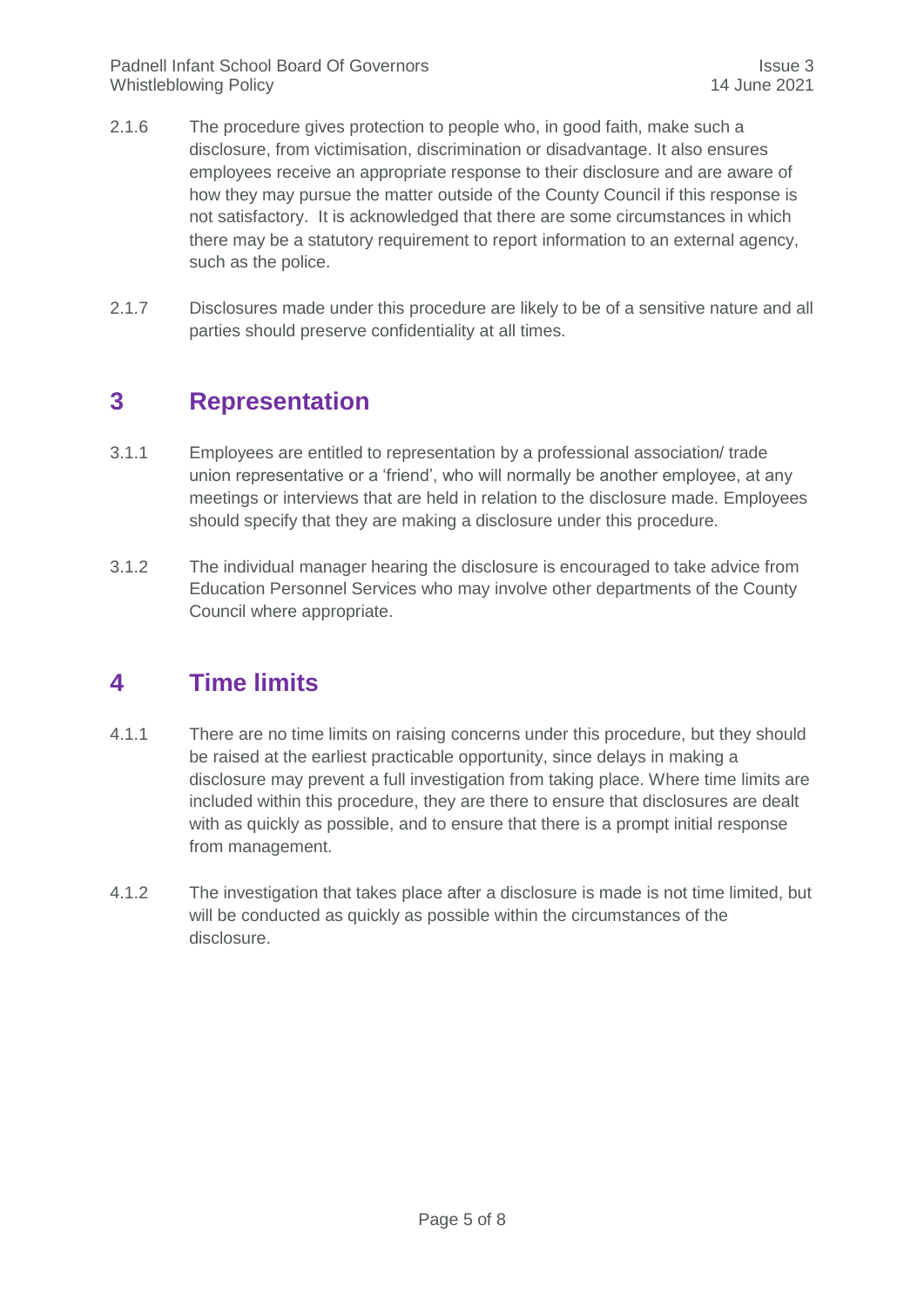#### <span id="page-5-0"></span>**5 Untrue allegations**

5.1.1 If an allegation is found to be untrue, but the employee has made the allegation in good faith, no action will be taken against the employee. However, employees who make allegations maliciously, frivolously or for personal gain may face disciplinary action.

## <span id="page-5-1"></span>**6 Raising a concern**

- 6.1.1 In the first instance, concerns under this procedure should be raised with the employee's immediate supervisor, who should then deal with the problem as quickly as possible. If the employee believes that their immediate supervisor is involved in the malpractice, they may raise their concerns with a more senior member of staff, including the Headteacher. If the employee believes it is not appropriate to raise the matter with the Headteacher, he/she may approach the Chair of Governors, by leaving a letter in the file in the office or by obtaining his telephone number from the Admin Officer.
- 6.1.2 Within ten working days of a concern being raised, the person hearing the concern will write to the employee to acknowledge that the concern has been received. They should also indicate what initial steps they intend to take to deal with the matter and, where possible, provide an estimate of the time it will take to provide a final response.
- 6.1.3 Concerns may be raised orally or in writing, although written submissions are preferred wherever possible. These disclosures should provide as much information as possible about the matter, including dates, individuals involved, other possible sources of information, etc. Employees must be able to demonstrate to the person hearing the disclosure that there are reasonable grounds for making the allegations.
- 6.1.4 Although employees who wish to make an anonymous disclosure may do so, it may be important for the investigating manager to know the source of the information for a full and appropriate investigation to be possible. Furthermore, the manager would need to take into account the nature and credibility of an allegation before deciding whether to proceed with an investigation. However, employees should be re-assured that all disclosures will be treated in confidence and every effort will be made to preserve anonymity. The Act provides protection against victimisation of anyone who makes a protected disclosure in good faith.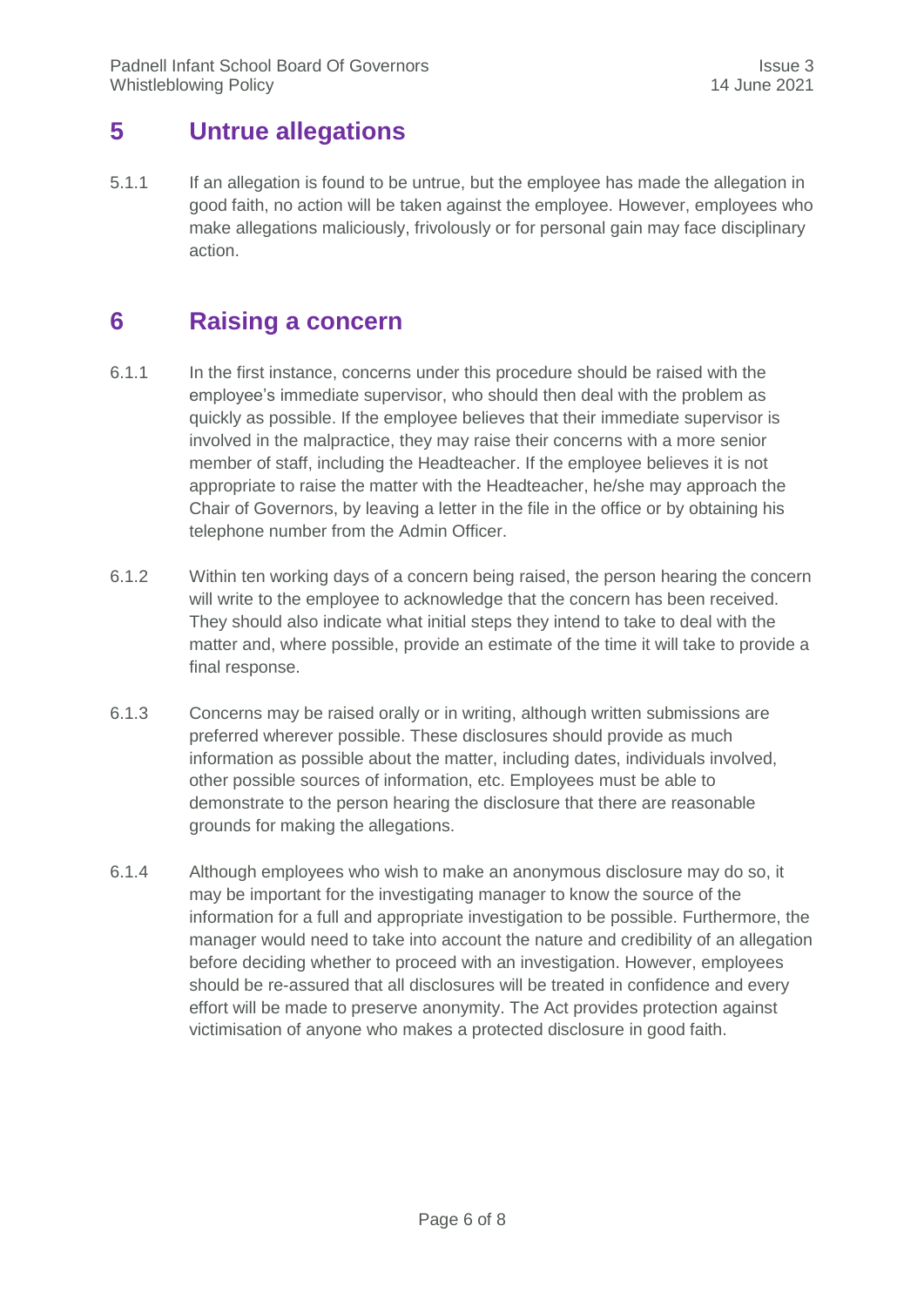## <span id="page-6-0"></span>**7 Resulting action**

- 7.1.1 Following a disclosure made under this procedure, enquiries will be made to establish the validity of the allegations. If they are found to be true, the appropriate action will be taken, which may include:
	- A full internal investigation, possibly resulting in disciplinary action;
	- Referral to Social Services or the Police;
	- Referral to Internal Audit or other County Council departments.
- 7.1.2 Subject to legal constraints and the need to protect the rights of individuals, the employee raising the concern will be informed of the outcome of any investigation at the earliest practicable opportunity, to reassure them that appropriate action has been taken. Such information will not include confidential details about formal action taken against another employee.
- 7.1.3 For reasons of sensitivity and confidentiality, all communications with an employee who takes action under this procedure will be sent to their home address, unless an alternative arrangement has been mutually agreed.

#### <span id="page-6-1"></span>**8 Taking the matter further**

- 8.1.1 In the event that an employee feels that their concerns have not been resolved through the above process, they may write to the Chair of the Governing Body, if he/she has not already been involved, outlining their concern, the action taken to date and the reasons for their dissatisfaction.
- 8.1.2 Within 10 working days of a concern being raised, the Chair of Governors will write to the employee to acknowledge that the concern has been received and indicate what steps will be taken to deal with the matter, as well as providing an estimate of the time it will take to provide a final response. The Chair of Governors may decide to set up a small group of governors, where appropriate, to investigate the concerns. The Chair of Governors will then inform the employee of the outcome of this process on the same basis as required of the manager above.
- 8.1.3 In the event that the matter cannot be satisfactorily resolved within the school, the employee may raise their concerns, in writing, within the County Council's Children's Services Department, in the following order:
	- *i) With the Area Director;*
	- *ii) With the Director of Children's Services;*
	- *iii) With the Chief Executive.*